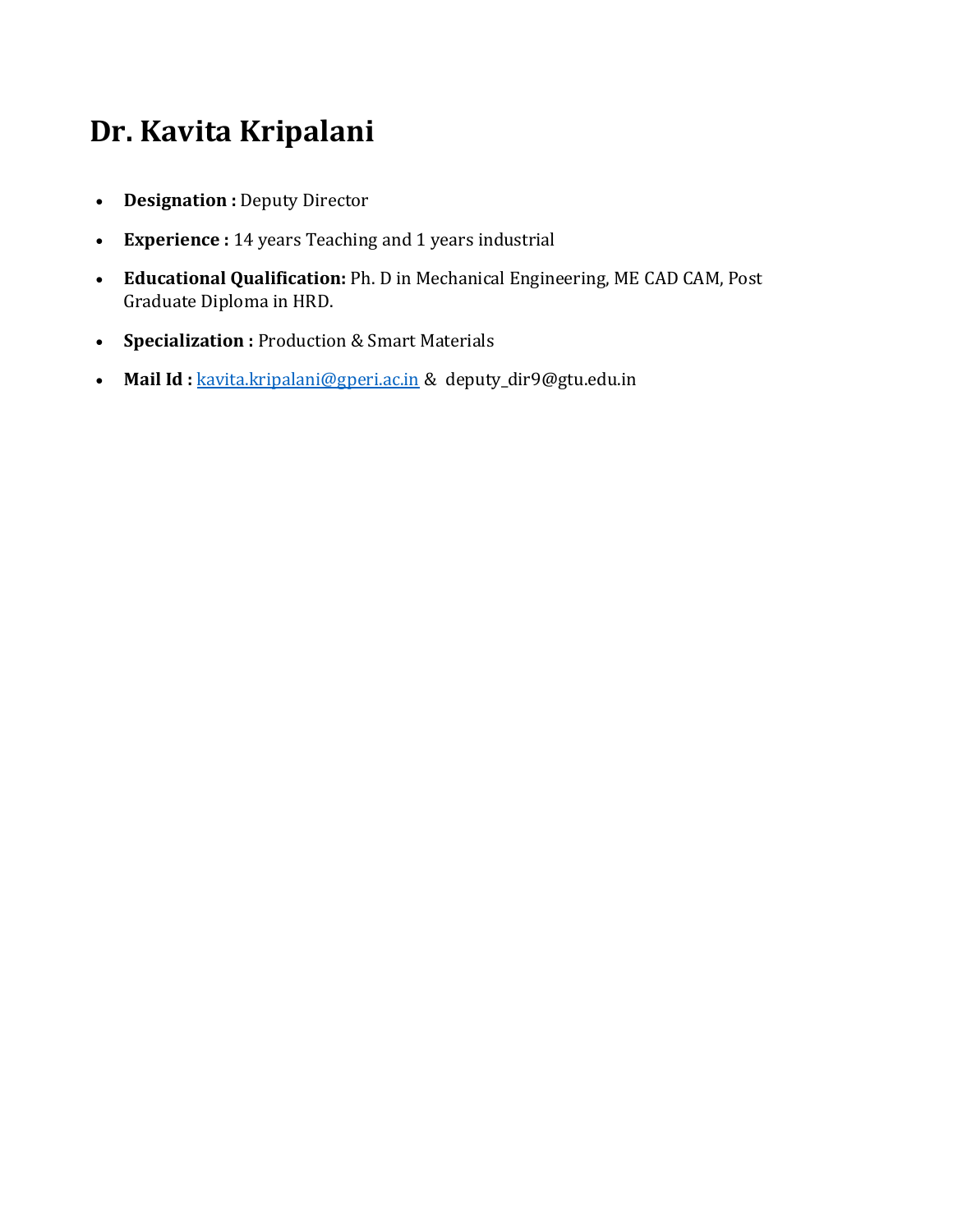### **[Research](https://gperi.ac.in/electrical.php#mapatelOne)**

### 1. **Experimental investigations of various joinery methods on repaired AISI 304 A plate with Nitinol wire**

Article August 2020Materials Today: Proceedings, Elseveir

Kripalani, K., & Jain, P. (2021). Experimental investigations of various joinery methods on repaired AISI 304 A plate with Nitinol wire. Materials Today: Proceedings, 37, 2093-2103.

### 2. **Comprehensive study of laser cladding by nitinol wire**

June 2020Materials Today: Proceedings, Elseveir

Kripalani, K., & Jain, P. (2021). Comprehensive study of laser cladding by nitinol wire. Materials Today: Proceedings, 37, 656-664.

### 3**. PARETO OPTIMIZATION USING LEAN MANUFACTURING SYSTEM IN TECHNICAL INSTITUTE**

IARJSET ISSN (Online) 2393-8021 ISSN (Print) 2394-1588

International Advanced Research Journal in Science, Engineering and Technology 2nd International Conference on Advances in Mechanical Engineering (ICAME-2016)

Amrutvahini College of Engineering, Sangamner Vol. 3, Special Issue 1, March 2016

Kavita K Kripalani Mechanical Department, Balaji Engineering College, Junagadh , Gujarat, India

### 4**. Analysis and Optimization of Remanufacturing in India through Approaches, Potentials & Technical challenges"**

Dr Mohammad Israr1, Dr Anshul Gangele2, Kavita Kripalani3

1,3Balaji Engineering College, Junagadh (Gujarat) 362014 2

Institute of Technology & Management, Gwalior (M.P.) 474001

International Journal of Emerging Technology and Advanced Engineering Website:

## www.ijetae.com (ISSN 2250-2459, ISO 9001-2008 Certified Journal, Volume 3, Issue 9, issue 9, issue 9, issue 9,  $\mathcal{L}(\mathcal{L})$ September 2013

5, **Emergence of Additive Technology in Defect Detection in Casting Module**, presented paper in 6Th National Conference on Recent advances in Manufacturing (RAM 2016) 13th May 2016 SVNIT Surat.

### 6, **REPAIR WORK DONE BY ADDITIVE MANUFACTURING WELDING OF OPTIMISED**

### **PARAMETERS BY NITINOL WIRE ON AISI 304 A PLATE**.

Kavita Kripalani Piyush Jain

Juni Khyat ISSN: 2278-4632 (UGC Care Group I Listed Journal) Vol-11 Issue-07 No.01 July 2021